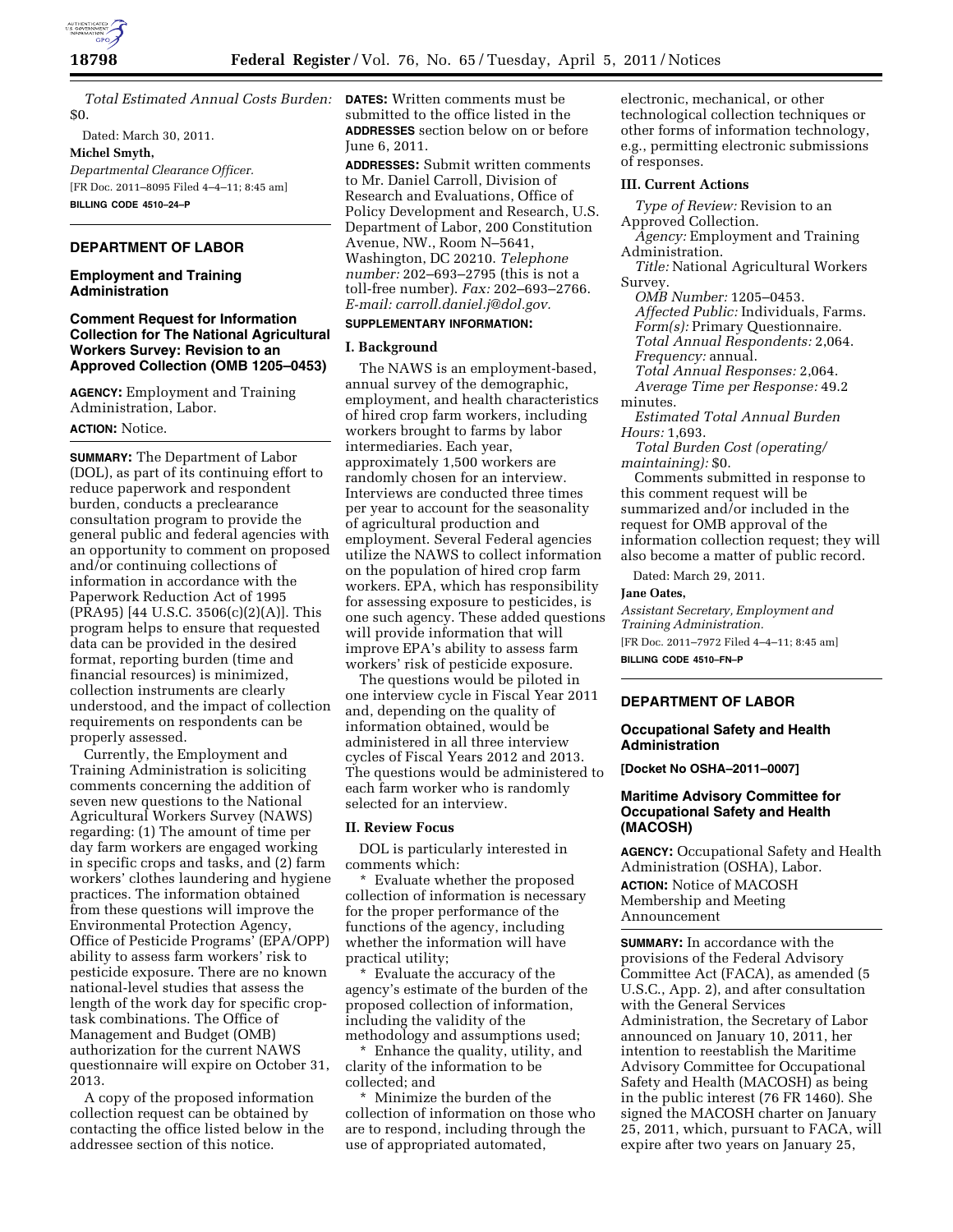2013. On March 29, 2011, the Secretary of Labor selected and approved 15 members to serve on the Committee. MACOSH will contribute to OSHA's performance of the duties imposed by the Occupational Safety and Health Act of 1970 (29 U.S.C. 651 *et seq.*).

The first meeting of the reestablished MACOSH Committee will be held on April 19 and 20, 2011, in Washington, DC.

**DATES:** *MACOSH meeting:* MACOSH will meet from 8:30 a.m. to 5 p.m. on April 19 and 20, 2011.

*Submission of written statements, requests to speak, and requests for special accommodation:* Written statements, requests to speak at the MACOSH meeting, and requests for special accommodations for the MACOSH meeting must be submitted (postmarked, sent, transmitted) by April 11, 2011.

**ADDRESSES:** *MACOSH meeting:*  MACOSH will meet in room N–3437 A/ B/C, U.S. Department of Labor, 200 Constitution Avenue, NW., Washington, DC 20210.

*Submission of written statements and requests to speak:* You may submit written statements and requests to speak at the MACOSH meeting, identified by docket number for this **Federal Register**  notice (Docket No. OSHA–2011–0007), by one of the following methods:

• *Electronically:* You may submit materials, including attachments, electronically at *[http://](http://www.regulations.gov) [www.regulations.gov,](http://www.regulations.gov)* the Federal eRulemaking Portal. Follow the online instructions for entering submissions.

• *Facsimile:* If your submission, including attachments, does not exceed 10 pages, you may fax it to the OSHA Docket Office at (202) 693–1648.

• *Mail, express delivery, messenger, or courier service:* Submit three copies of your submissions to the OSHA Docket Office, Room N–2625, U.S. Department of Labor, 200 Constitution Avenue, NW., Washington, DC 20210; *telephone:* (202) 693–2350 (TTY (877) 899–5627). Deliveries (hand, express mail, messenger, or courier service) are accepted during the Department of Labor's and the OSHA Docket Office's normal business hours, 8:15 a.m. to 4:45 p.m. E.T.

*Requests for special accommodation:*  Submit requests for special accommodations for the MACOSH meeting by hard copy, telephone, or email to Ms. Veneta Chatmon, OSHA, Office of Communications, Room N– 3647, U.S. Department of Labor, 200 Constitution Avenue, NW., Washington, DC 20110; *telephone:* (202) 693–1999; email *[chatmon.veneta@dol.gov.](mailto:chatmon.veneta@dol.gov)* 

*Instructions:* All submissions must include the Agency name and docket number for this **Federal Register** notice (Docket No. OSHA–2011–0007). Because of security-related procedures, submissions by regular mail may result in a significant delay in receipt. Please contact the OSHA Docket Office for information about security procedures for making submissions by hand delivery, express delivery, messenger, or courier service.

Written statements and requests to speak, including personal information provided, will be placed in the public docket and may be available online. Therefore, OSHA cautions interested parties about submitting personal information such as social security numbers and birthdates.

*Docket:* To read or download documents in the public docket for this MACOSH meeting, go to *[http://](http://www.regulations.gov) [www.regulations.gov.](http://www.regulations.gov)* All documents in the public docket are listed in the index; however, some documents (e.g., copyrighted material) are not publicly available to read or download through *[http://www.regulations.gov.](http://www.regulations.gov)* All submissions are available for inspection and, where permitted, copying at the OSHA Docket Office at the address above. For information on using *[http://](http://www.regulations.gov) [www.regulations.gov](http://www.regulations.gov)* to make submissions or to access the docket, click on the ''Help'' tab at the top of the Home page. Contact the OSHA Docket Office for information about materials not available through that Web site and for assistance in using the Internet to locate submissions and other documents in the docket. Electronic copies of this **Federal Register** notice are available at *[http://www.regulations.gov.](http://www.regulations.gov)* This notice, as well as news releases and other relevant information, is also available on the OSHA webpage at *[http://](http://www.osha.gov) [www.osha.gov.](http://www.osha.gov)* 

**FOR FURTHER INFORMATION CONTACT:** *For press inquiries:* Camilla F. McArthur, OSHA's Office of Communications, U.S. Department of Labor, Room N–3647, 200 Constitution Avenue, NW., Washington, DC 20210; *telephone:* (202) 693–1999.

*For general information about MACOSH and this meeting:* Mr. Joseph V. Daddura, Directorate of Standards and Guidance, OSHA, U.S. Department of Labor, Room N–3609, 200 Constitution Avenue, NW., Washington, DC 20210; *telephone:* (202) 693–2080; email *[Daddura.Joseph@dol.gov.](mailto:Daddura.Joseph@dol.gov)*  **SUPPLEMENTARY INFORMATION:** 

### **I. Background**

The maritime industry has historically experienced a high

incidence of work-related fatalities, injuries, and illnesses. OSHA has targeted this industry for special attention due to that experience. This targeting has included development of guidance or outreach materials specific to the industry, rulemakings to update requirements, and other activities. MACOSH will advise the Secretary through the Assistant Secretary of Labor for Occupational Safety and Health on matters relevant to the safety and health of employees in the maritime industry. The Committee's advice will result in more effective enforcement, training and outreach programs, and streamlined regulatory efforts. The Committee will function solely as an advisory body, in compliance with the provisions of FACA and OSHA's regulations covering advisory committees (29 CFR Part 1912).

### **II. Appointment of Committee Members**

OSHA received nominations of highly qualified individuals in response to the Agency's request for nominations (75 FR 13785, March 23, 2010). The Secretary has selected to serve on the Committee the following individuals who have broad experience relevant to the issues to be examined by the Committee. The MACOSH members are:

- Karen Conrad, North Pacific Fishing Vessel Owners' Association
- Phillip Dovinh, Sound Testing, Inc. Captain Cheryl Fairfield Estill, P.E.,
- National Institute for Occupational Safety and Health (NIOSH)
- Michael J. Flynn, International Association of Machinists and Aerospace Workers
- Kelly Garber, APL Limited
- Robert Godinez, International Brotherhood of Boilermakers—Iron Ship Builders
- Lesley E. Johnson, International
- Brotherhood of Electrical Workers Charles R. Lemon, Washington State
- Department of Labor and Industries George S. Lynch, Jr., International
- Longshoremen's Association Christopher John McMahon, United
- States Maritime Administration (DOT) Tim Podue, International Longshore and
- Warehouse Union
- Donald Raffo, General Dynamics Arthur T. Ross, Texas Terminals L.P.
- Kenneth A. Smith, United States Coast Guard
- James R. Thornton, American Industrial Hygiene Association

### **III. Meeting**

All MACOSH meetings and workgroup meetings are open to the public. All interested persons are invited to attend the MACOSH fullcommittee and workgroup meetings at the times and places listed above. The